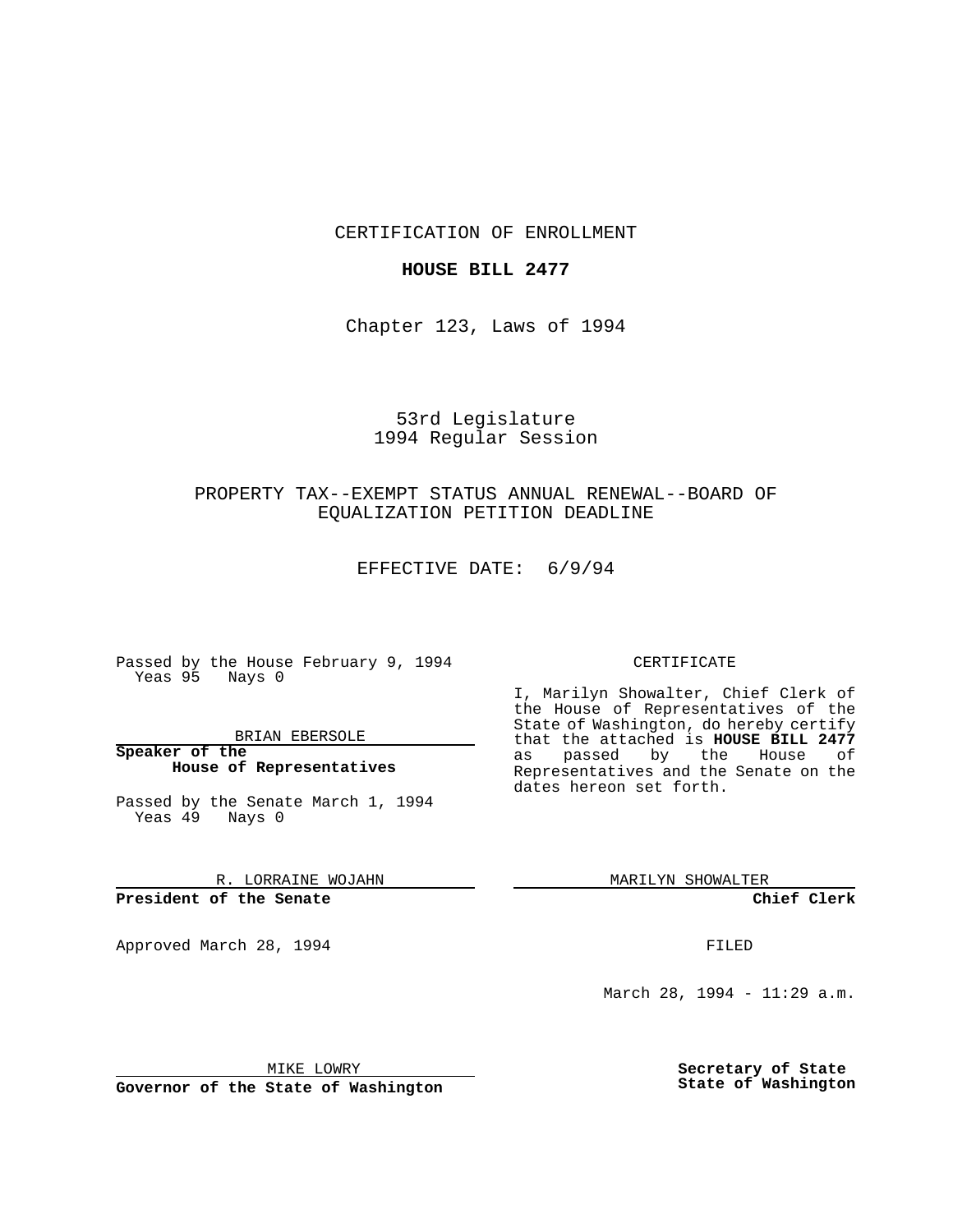# **HOUSE BILL 2477** \_\_\_\_\_\_\_\_\_\_\_\_\_\_\_\_\_\_\_\_\_\_\_\_\_\_\_\_\_\_\_\_\_\_\_\_\_\_\_\_\_\_\_\_\_\_\_

\_\_\_\_\_\_\_\_\_\_\_\_\_\_\_\_\_\_\_\_\_\_\_\_\_\_\_\_\_\_\_\_\_\_\_\_\_\_\_\_\_\_\_\_\_\_\_

Passed Legislature - 1994 Regular Session

## **State of Washington 53rd Legislature 1994 Regular Session**

**By** Representatives Foreman, Romero, Brown, Brough, Carlson, Karahalios, Van Luven, Long, Cooke and Wood; by request of Department of Revenue

Read first time 01/17/94. Referred to Committee on Revenue.

 AN ACT Relating to property taxation; instituting annual renewal fees for organizations that receive a property tax exemption; providing a good cause exception to the filing deadline for petitions to boards of equalization; amending RCW 84.36.815, 84.36.825, 82.03.130, and 84.40.038; and creating a new section.

BE IT ENACTED BY THE LEGISLATURE OF THE STATE OF WASHINGTON:

 **Sec. 1.** RCW 84.36.815 and 1991 sp.s. c 29 s 6 are each amended to read as follows:

 In order to qualify for exempt status for any real or personal property under this chapter except personal property under RCW 84.36.600, all foreign national governments, churches, cemeteries, nongovernmental nonprofit corporations, organizations, and associations, private schools or colleges, and soil and water conservation districts shall file an initial application on or before March 31 with the state department of revenue. All applications shall be filed on forms prescribed by the department and shall be signed by an authorized agent of the applicant.

 In order to requalify for exempt status, such applicants except 19 nonprofit cemeteries shall file ((a)) an annual renewal ((application))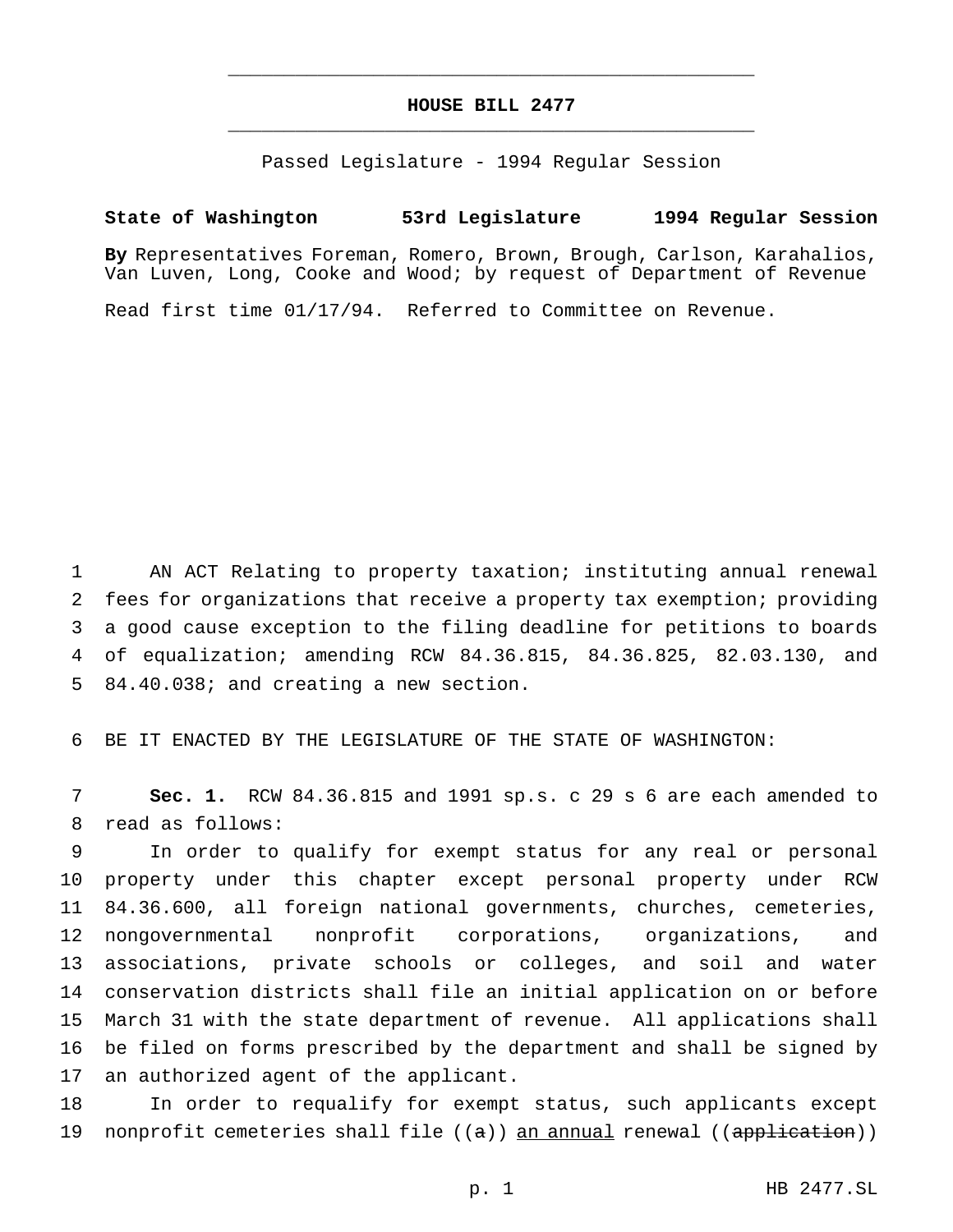1 declaration on or before March 31 ((of the fourth)) each year ((following the date of such initial application and on or before March 3 31 of every fourth year thereafter. An applicant previously granted exemption shall annually file, on forms prescribed by the 5 department, )). The renewal declaration shall be on forms prescribed by the department of revenue and shall contain an affidavit certifying the exempt status of the real or personal property owned by the exempt organization. When an organization acquires real property qualified for exemption or converts real property to exempt status, such organization shall file an initial application for the property within sixty days following the acquisition or conversion. If the application is filed after the expiration of the sixty-day period a late filing penalty shall be imposed pursuant to RCW 84.36.825, as now or hereafter amended.

 When organizations acquire real property qualified for exemption or convert real property to an exempt use, the property, upon approval of the application for exemption, is entitled to a property tax exemption for property taxes due and payable the following year. If the owner has paid taxes for the year following the year the property qualified for exemption, the owner is entitled to a refund of the amount paid on the property so acquired or converted.

 **Sec. 2.** RCW 84.36.825 and 1977 ex.s. c 209 s 2 are each amended to read as follows:

 An application fee of thirty-five dollars for each initial 25 application and eight dollars and seventy-five cents for each annual 26 renewal ((application)) declaration shall be required and shall be 27 deposited within the general fund((: PROVIDED, That)). The department 28 of revenue may waive the application or declaration fee related to the property of any church or cemetery applying for exemption under the provisions of RCW 84.36.020 whose gross receipts related to the use of such property for exempt purposes did not exceed two thousand five hundred dollars during the calendar year preceding the application year. Applications made for assessment year 1974, if approved, shall be considered initial applications whether or not an exemption has previously been approved. A late filing penalty of ten dollars per 36 month for each month an application or declaration is past due shall be required and shall be deposited in the general fund.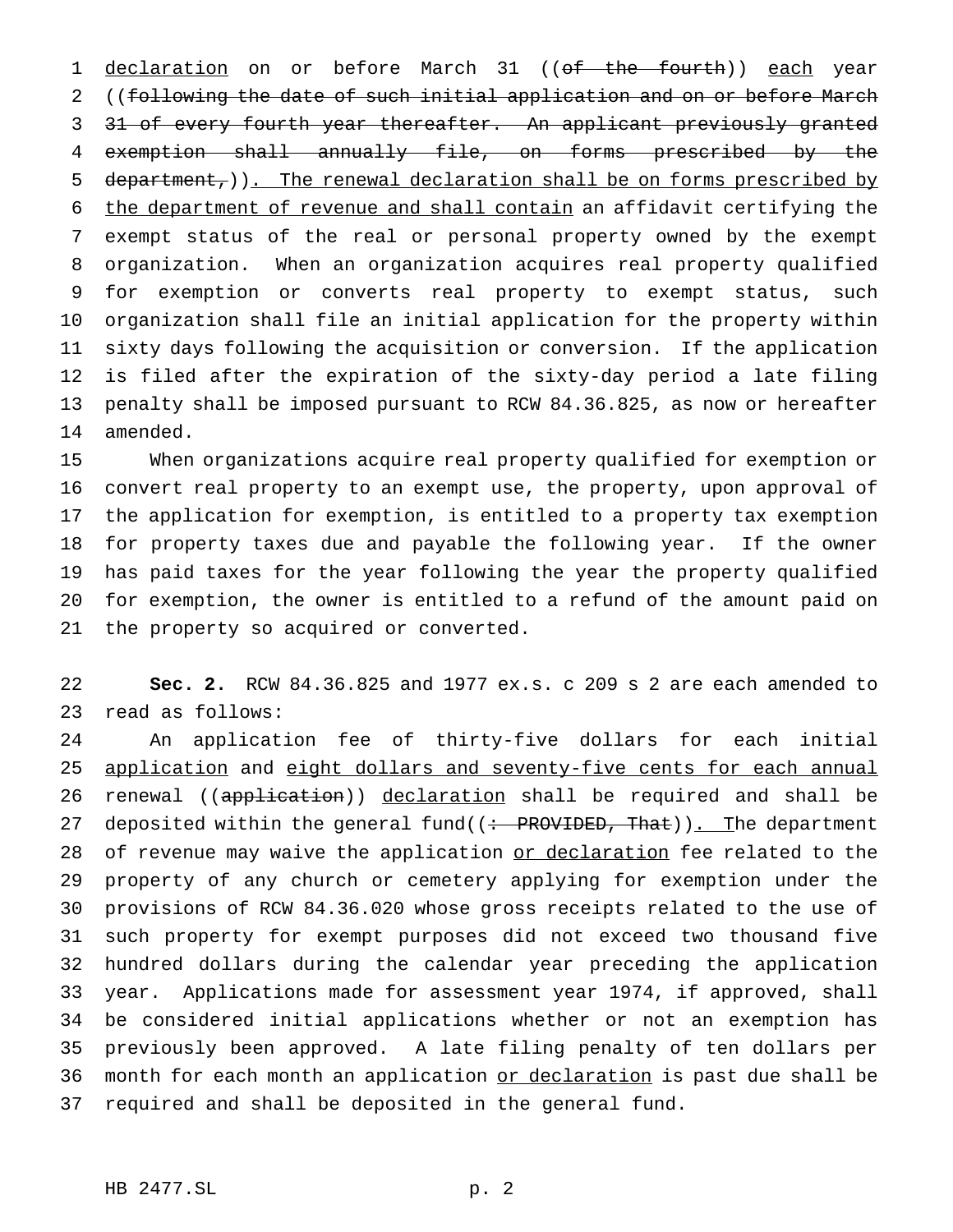**Sec. 3.** RCW 82.03.130 and 1992 c 206 s 9 are each amended to read as follows:

 The board shall have jurisdiction to decide the following types of appeals:

(1) Appeals taken pursuant to RCW 82.03.190.

 (2) Appeals from a county board of equalization pursuant to RCW 84.08.130.

 (3) Appeals by an assessor or landowner from an order of the director of revenue made pursuant to RCW 84.08.010 and 84.08.060, if filed with the board of tax appeals within thirty days after the mailing of the order, the right to such an appeal being hereby established.

 (4) Appeals by an assessor or owner of an intercounty public utility or private car company from determinations by the director of revenue of equalized assessed valuation of property and the apportionment thereof to a county made pursuant to chapter 84.12 RCW and 84.16 RCW, if filed with the board of tax appeals within thirty days after mailing of the determination, the right to such appeal being hereby established.

 (5) Appeals by an assessor, landowner, or owner of an intercounty public utility or private car company from a determination of any county indicated ratio for such county compiled by the department of revenue pursuant to RCW 84.48.075: PROVIDED, That

 (a) Said appeal be filed after review of the ratio under RCW 84.48.075(3) and not later than fifteen days after the mailing of the certification; and

 (b) The hearing before the board shall be expeditiously held in accordance with rules prescribed by the board and shall take precedence over all matters of the same character.

 (6) Appeals from the decisions of sale price of second class shorelands on navigable lakes by the department of natural resources pursuant to RCW 79.94.210.

 (7) Appeals from urban redevelopment property tax apportionment district proposals established by governmental ordinances pursuant to RCW 39.88.060.

 (8) Appeals from interest rates as determined by the department of revenue for use in valuing farmland under current use assessment pursuant to RCW 84.34.065.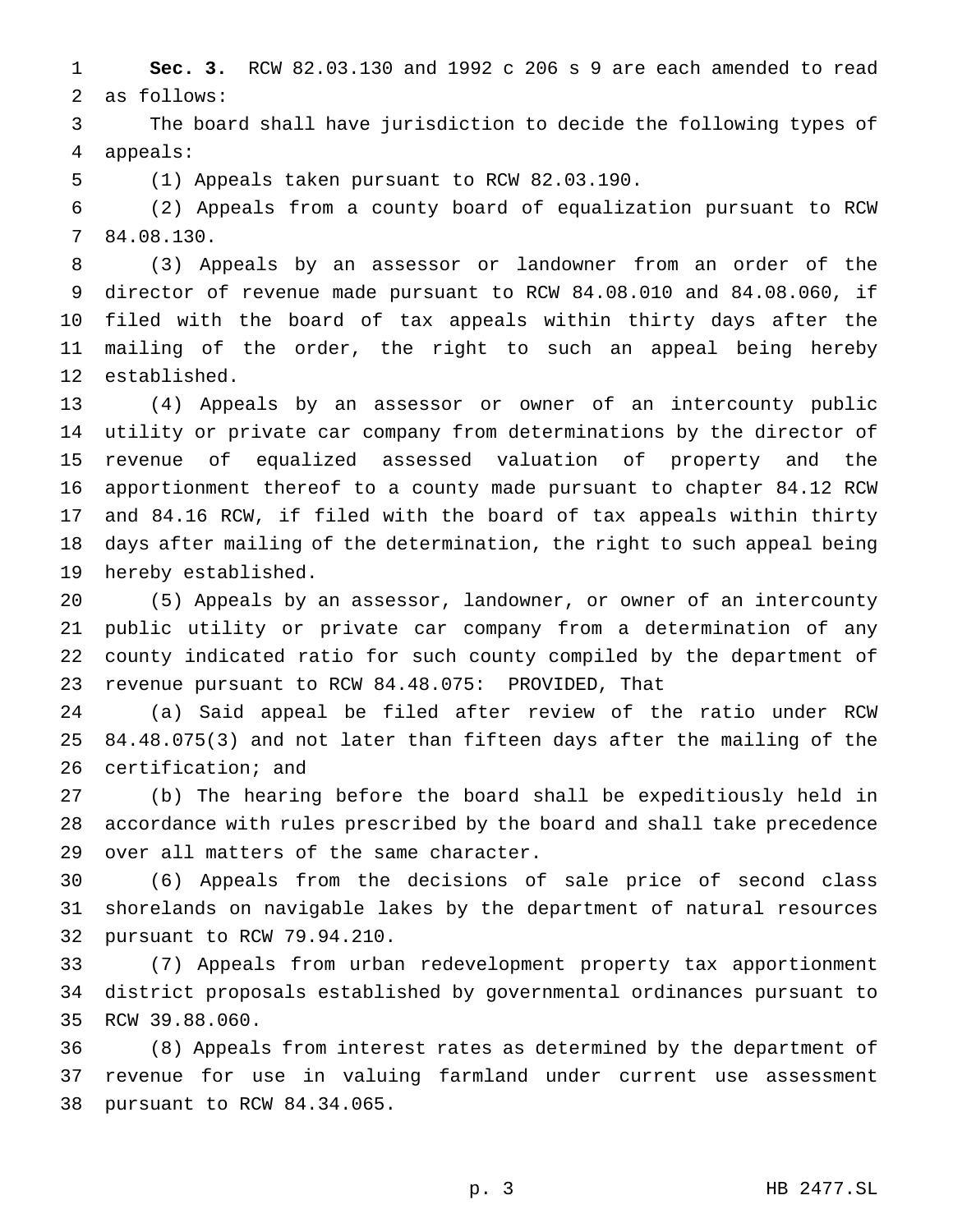(9) Appeals from revisions to stumpage value tables used to determine value by the department of revenue pursuant to RCW 84.33.091. (10) Appeals from denial of tax exemption application by the department of revenue pursuant to RCW 84.36.850.

5 (11) Appeals pursuant to RCW  $84.40.038((\frac{2}{2}))(3)$ .

 **Sec. 4.** RCW 84.40.038 and 1992 c 206 s 11 are each amended to read as follows:

 (1) The owner or person responsible for payment of taxes on any property may petition the county board of equalization for a change in the assessed valuation placed upon such property by the county assessor. Such petition must be made on forms prescribed or approved by the department of revenue and any petition not conforming to those requirements or not properly completed shall not be considered by the board. The petition must be filed with the board on or before July 1st of the year of the assessment or within thirty days after the date an assessment or value change notice has been mailed, whichever is later. (2) The board of equalization may waive the filing deadline if the petition is filed within a reasonable time after the filing deadline and the petitioner shows good cause for the late filing. The decision

 of the board of equalization regarding a waiver of the filing deadline 21 is final and not appealable under RCW 84.08.130. Good cause may be 22 shown by one or more of the following events or circumstances:

 (a) Death or serious illness of the taxpayer or his or her 24 immediate family;

 (b) The taxpayer was absent from the address where the taxpayer normally receives the assessment or value change notice, was absent for 27 more than fifteen of the thirty days prior to the filing deadline, and 28 the filing deadline is after July 1;

29 (c) Incorrect written advice regarding filing requirements received 30 from board of equalization staff, county assessor's staff, or staff of 31 the property tax advisor designated under RCW 84.48.140;

(d) Natural disaster such as flood or earthquake;

 (e) Delay or loss related to the delivery of the petition by the postal service, and documented by the postal service; or

(f) Other circumstances as the department may provide by rule.

36 (3) The owner or person responsible for payment of taxes on any property may request that the appeal be heard by the state board of tax appeals without a hearing by the county board of equalization when the